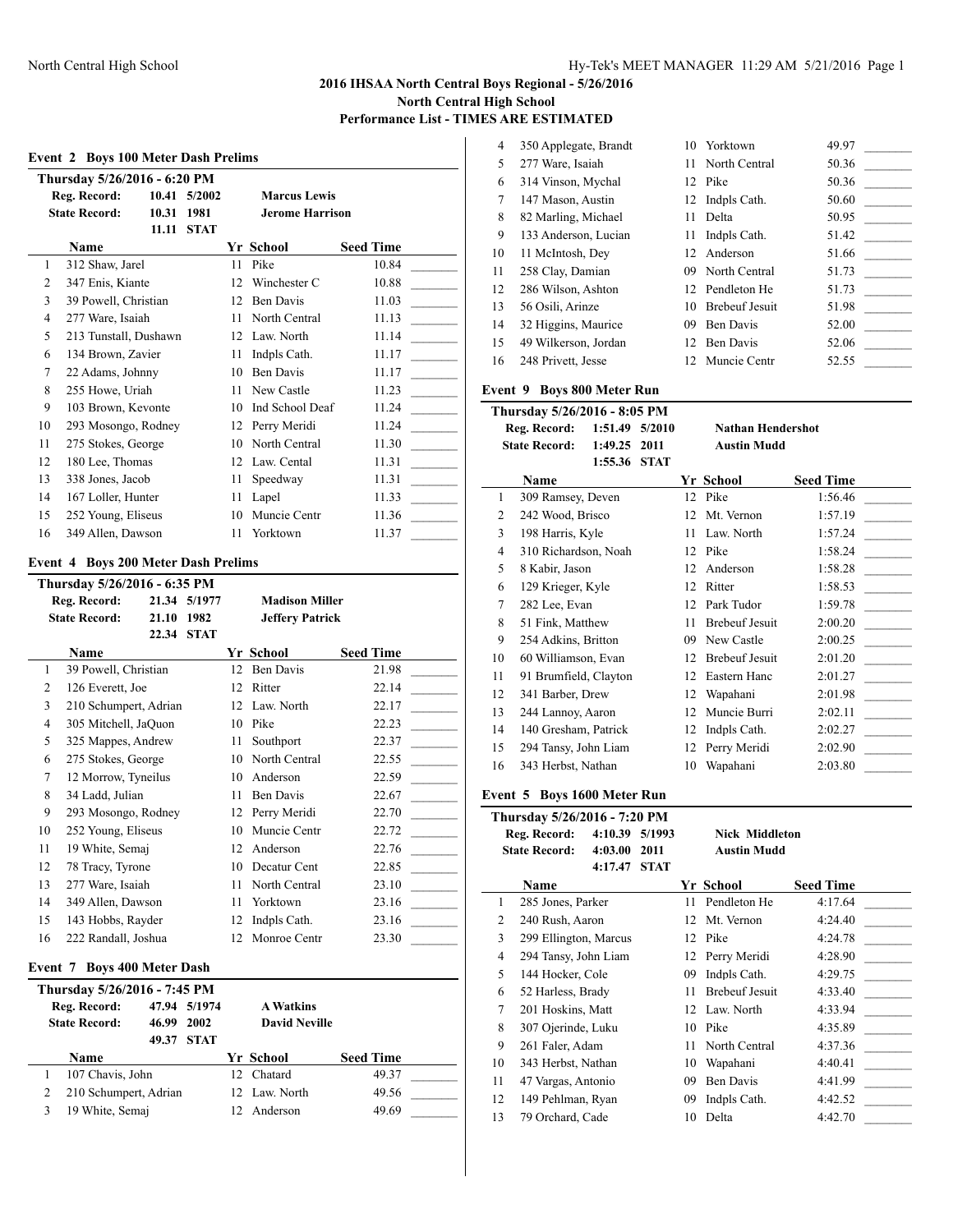### **Event 5 ...(Boys 1600 Meter Run)**

|    | Name                         |  | Yr School           | <b>Seed Time</b> |  |
|----|------------------------------|--|---------------------|------------------|--|
| 14 | 100 Burton, Matthew          |  | 10 Heritage Christi | 4:43.72          |  |
| 15 | 67 Hall, Jalen               |  | 12 Attucks          | 4:46.02          |  |
| 16 | 356 Landwehr, Ian            |  | 12 Yorktown         | 4:55.85          |  |
|    | Event 10 Boys 3200 Meter Run |  |                     |                  |  |

# **Thursday 5/26/2016 - 8:25 PM**

|                | 1 HUI SUAV <i>3/4</i> 0/2010 - 0.23 1 M |         |             |    |                       |                  |  |  |
|----------------|-----------------------------------------|---------|-------------|----|-----------------------|------------------|--|--|
|                | Reg. Record:                            | 9:07.94 | 5/1982      |    | <b>Todd Crosson</b>   |                  |  |  |
|                | <b>State Record:</b>                    | 8:55.10 | 1975        |    | <b>Rudy Chapa</b>     |                  |  |  |
|                |                                         | 9:17.52 | <b>STAT</b> |    |                       |                  |  |  |
|                | <b>Name</b>                             |         |             |    | Yr School             | <b>Seed Time</b> |  |  |
| 1              | 238 Noble, Christian                    |         |             | 12 | Mt. Vernon            | 9:08.67          |  |  |
| $\overline{2}$ | 132 Wehrle, Max                         |         |             | 12 | Ritter                | 9:28.52          |  |  |
| 3              | 285 Jones, Parker                       |         |             | 11 | Pendleton He          | 9:46.36          |  |  |
| $\overline{4}$ | 50 Coffey, David                        |         |             | 12 | <b>Brebeuf Jesuit</b> | 9:46.89          |  |  |
| 5              | 264 Hunter, Ian                         |         |             | 10 | North Central         | 9:49.36          |  |  |
| 6              | 320 Crook, Michael                      |         |             | 10 | Southport             | 9:49.43          |  |  |
| 7              | 21 Taylor, Michael                      |         |             | 09 | Anderson Pre          | 9:50.05          |  |  |
| 8              | 72 Gross, Kyle                          |         |             | 12 | Decatur Cent          | 9:51.43          |  |  |
| 9              | 101 McDonald, Paul                      |         |             | 11 | Heritage Christi      | 9:52.13          |  |  |
| 10             | 300 Englert, Bradley                    |         |             | 12 | Pike                  | 9:55.07          |  |  |
| 11             | 52 Harless, Brady                       |         |             | 11 | <b>Brebeuf Jesuit</b> | 9:56.99          |  |  |
| 12             | 41 Rice-Lott, Jalen                     |         |             | 10 | Ben Davis             | 9:58.18          |  |  |
| 13             | 116 Kolbus, Nathan                      |         |             | 10 | Chatard               | 10:02.03         |  |  |
| 14             | 342 Herbst, Alex                        |         |             | 10 | Wapahani              | 10:17.76         |  |  |
| 15             | 355 Kratz, Kevin                        |         |             | 11 | Yorktown              | 10:24.13         |  |  |
| 16             | 346 Abernathy, Camden                   |         |             | 09 | Winchester C          | 10:26.16         |  |  |

#### **Event 3 Boys 110 Meter Hurdles Prelims**

|    | Thursday 5/26/2016 - 6:25 PM |       |             |    |                      |                  |  |  |
|----|------------------------------|-------|-------------|----|----------------------|------------------|--|--|
|    | Reg. Record:                 | 13.94 | 5/1977      |    | J. Hill & R. Kennedy |                  |  |  |
|    | <b>State Record:</b>         | 13.64 | 1976        |    | <b>Jerry Hill</b>    |                  |  |  |
|    |                              | 14.87 | <b>STAT</b> |    |                      |                  |  |  |
|    | Name                         |       |             |    | Yr School            | <b>Seed Time</b> |  |  |
| 1  | 29 Evans, Chris              |       |             | 12 | Ben Davis            | 14.25            |  |  |
| 2  | 170 Thompson, Sean           |       |             | 12 | Lapel                | 14.57            |  |  |
| 3  | 206 Myers, Kivahni           |       |             | 12 | Law. North           | 14.60            |  |  |
| 4  | 280 Cathey, Fred             |       |             | 12 | Northwest            | 14.61            |  |  |
| 5  | 289 Buchanan, Christian      |       |             | 12 | Perry Meridi         | 14.79            |  |  |
| 6  | 297 Black, Daryl             |       |             | 10 | Pike                 | 14.86            |  |  |
| 7  | 177 Jones, Rashawn           |       |             | 12 | Law. Cental          | 14.97            |  |  |
| 8  | 85 Vorhees, Trevor           |       |             | 12 | Delta                | 15.07            |  |  |
| 9  | 43 Smith, Tevin              |       |             | 12 | Ben Davis            | 15.24            |  |  |
| 10 | 156 Neal, Aaron              |       |             | 12 | Jay County           | 15.26            |  |  |
| 11 | 214 Williams, Gano           |       |             | 12 | Law. North           | 15.33            |  |  |
| 12 | 330 Stroub, Charlie          |       |             | 12 | Southport            | 15.36            |  |  |
| 13 | 269 Maguire, Cole            |       |             | 10 | North Central        | 15.48            |  |  |
| 14 | 315 Weni, Ernest             |       |             | 10 | Pike                 | 15.49            |  |  |
| 15 | 219 Mitchell, Nicholas       |       |             | 10 | Monroe Centr         | 15.55            |  |  |
| 16 | 266 Johnson, Martel          |       |             | 10 | North Central        | 15.69            |  |  |
|    |                              |       |             |    |                      |                  |  |  |

|    | <b>Event 8 Boys 300 Meter Hurdles</b> |       |              |    |                       |                  |
|----|---------------------------------------|-------|--------------|----|-----------------------|------------------|
|    | Thursday 5/26/2016 - 7:55 PM          |       |              |    |                       |                  |
|    | Reg. Record:                          |       | 37.35 5/2003 |    | <b>Brandys Green</b>  |                  |
|    | <b>State Record:</b>                  | 36.26 | 2007         |    | <b>Bryce Brown</b>    |                  |
|    |                                       | 38.82 | <b>STAT</b>  |    |                       |                  |
|    | <b>Name</b>                           |       |              |    | Yr School             | <b>Seed Time</b> |
| 1  | 330 Stroub, Charlie                   |       |              | 12 | Southport             | 38.92            |
| 2  | 29 Evans, Chris                       |       |              | 12 | <b>Ben Davis</b>      | 38.92            |
| 3  | 177 Jones, Rashawn                    |       |              | 12 | Law. Cental           | 39.28            |
| 4  | 213 Tunstall, Dushawn                 |       |              | 12 | Law. North            | 39.31            |
| 5  | 269 Maguire, Cole                     |       |              | 10 | North Central         | 39.32            |
| 6  | 170 Thompson, Sean                    |       |              | 12 | Lapel                 | 39.58            |
| 7  | 316 Wiseman, Malcolm                  |       |              | 11 | Pike                  | 39.97            |
| 8  | 102 Snyder, Jacob                     |       |              | 11 | Heritage Christi      | 40.22            |
| 9  | 219 Mitchell, Nicholas                |       |              | 10 | Monroe Centr          | 40.75            |
| 10 | 85 Vorhees, Trevor                    |       |              | 12 | Delta                 | 41.27            |
| 11 | 259 Corbett, Malcolm                  |       |              | 10 | North Central         | 41.47            |
| 12 | 45 Taylor, Michael                    |       |              | 12 | <b>Ben Davis</b>      | 41.61            |
| 13 | 302 Jackson, Deshaun                  |       |              | 12 | Pike                  | 41.68            |
| 14 | 20 Rodriguez, Jaime                   |       |              | 12 | Anderson Pre          | 42.07            |
| 15 | 55 Malone, Rogeno                     |       |              | 12 | <b>Brebeuf Jesuit</b> | 42.26            |
| 16 | 352 Furnish, Max                      |       |              | 10 | Yorktown              | 43.42            |
|    |                                       |       |              |    |                       |                  |

### **Event 6 Boys 4x100 Meter Relay**

**Thursday 5/26/2016 - 7:35 PM Reg. Record: 41.49 5/2008 Hester, Williams R., Williams L., Terrell State Record: 41.02 1982 Young, Patrick, Moore, Price**

#### **42.55 STAT**

|   | Team                        | Relay | <b>Seed Time</b>            |
|---|-----------------------------|-------|-----------------------------|
| 1 | <b>Ben Davis</b>            |       | 42.00                       |
|   | 1) 28 Edwards, Josiah 12    |       | 2) 29 Evans, Chris 12       |
|   | 3) 34 Ladd, Julian 11       |       | 4) 39 Powell, Christian 12  |
|   | 5) 22 Adams, Johnny 10      |       | 6) 46 Thomas, Noah 11       |
|   | 7) 48 White, Ray 12         |       | 8) 49 Wilkerson, Jordan 12  |
| 2 | Pike                        |       | 42.53                       |
|   | 1) 295 Adams, Michael 09    |       | 2) 305 Mitchell, JaQuon 10  |
|   | 3) 308 Peterson, Cameron 10 |       | 4) 312 Shaw, Jarel 11       |
|   | 5) 302 Jackson, Deshaun 12  |       | 6) 316 Wiseman, Malcolm 11  |
| 3 | Law. North                  |       | 42.62                       |
|   | 1) 210 Schumpert, Adrian 12 |       | 2) 205 Mason, Deangelo 11   |
|   | 3) 213 Tunstall, Dushawn 12 |       | 4) 206 Myers, Kivahni 12    |
|   | 5) 195 Clay, William 12     |       | 6) 194 Baker, Trey 09       |
|   | 7) 202 Jones, Harold 09     |       |                             |
| 4 | Law. Cental                 |       | 42.78                       |
|   | 1) 171 Adams, Austin 10     |       | 2) 180 Lee, Thomas 12       |
|   | 3) 189 Rush, Montez 12      |       | 4) 191 Suiter, Ballard 12   |
|   | 5) 173 Doaks, Gerrid 12     |       | 6) 190 Smith, Julian 10     |
|   | 7) 184 McGrone, Cameron 10  |       | 8) 192 Wright, Donivan 09   |
| 5 | Speedway                    |       | 43.03                       |
|   | 1) 335 Fritz, Andrew 11     |       | 2) 336 Hampton, Desean 11   |
|   | 3) 337 Jackson, Sam 10      |       | 4) 338 Jones, Jacob 11      |
|   | 5) 339 Oruahwo, Iruo 10     |       | 6) 340 Snelling, Raymond 10 |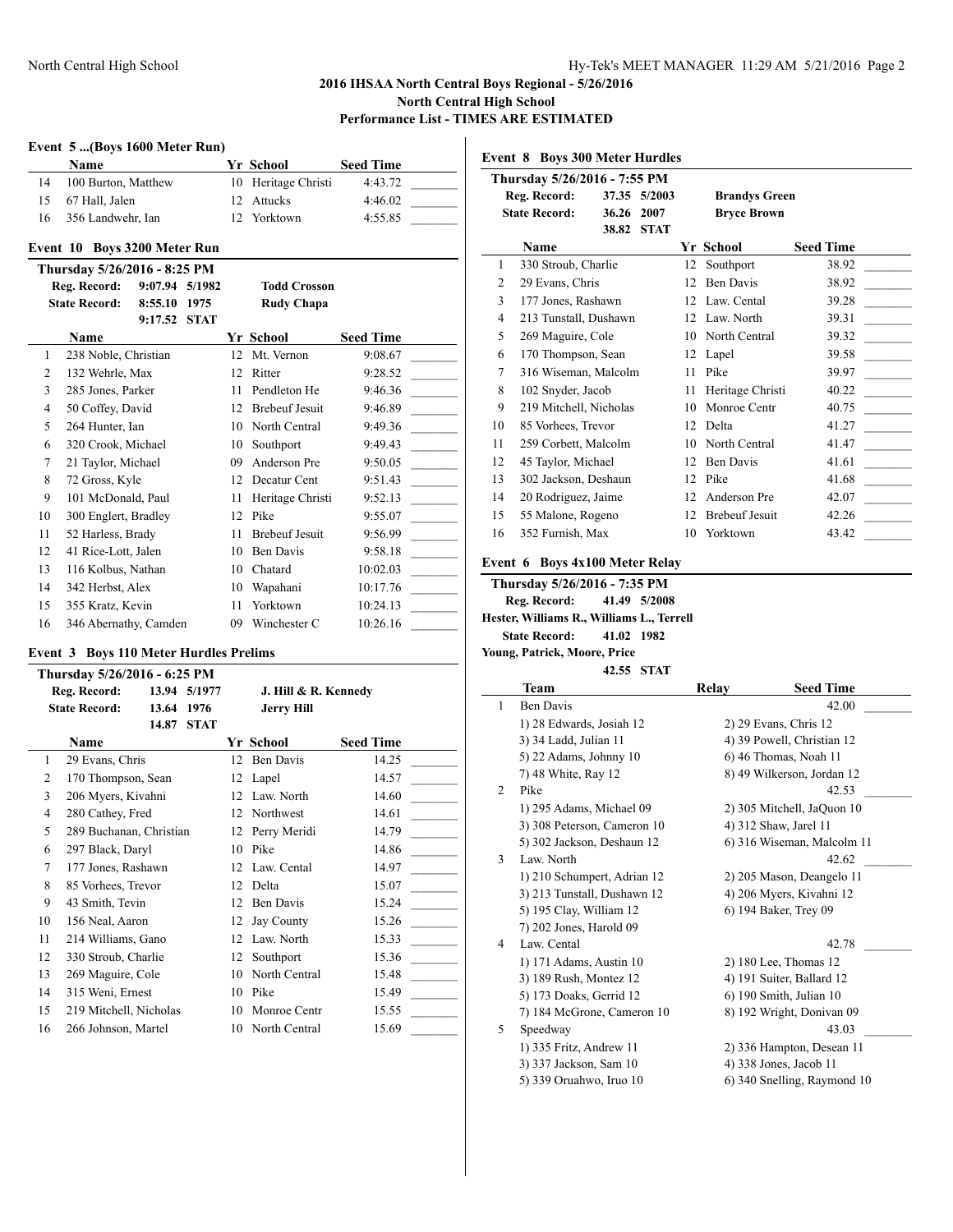$\mathbf{I}$ 

# **Event 6 ...(Boys 4x100 Meter Relay)**

| Thursday 5/26/2016 - 8:35 PM<br>43.21<br>Southport<br>Reg. Record:<br>3:15.94 5/1980<br>1) 321 Demers, Justice 10<br>2) 325 Mappes, Andrew 11<br><b>State Record:</b><br>3:13.66 1980<br>4) 334 Wise, Everett 12<br>3) 333 Walton, Eli 12<br>Carter, Peterson, Monagan, Burnett<br>6) 318 Caldwell, Jalen 09<br>5) 327 Raisor, Kyle 12<br>3:20.93 STAT<br>7) 326 Minnich, Ahmet 10<br><b>Seed Time</b><br><b>Team</b><br>Relay<br>43.34<br>Perry Meridi<br>3:22.70<br>Pike<br>1<br>2) 289 Buchanan, Christian 12<br>1) 287 Baker, Glenn 12<br>1) 316 Wiseman, Malcolm 11<br>2) 314 Vinson, Mychal 12<br>4) 293 Mosongo, Rodney 12<br>3) 292 Marion, Jordan 12<br>3) 317 Young, Andrew 11<br>4) 309 Ramsey, Deven 12<br>5) 291 Hill, Hernandez Puncho 12<br>6) 301 Gunnell, Jeremiah 09<br>5) 311 Robinson, Adrian 12<br>North Central<br>43.39<br>7) 304 Minor, Rahman 11<br>1) 263 Henderson, Daryl 12<br>2) 269 Maguire, Cole 10<br>3:22.97<br>2<br>Chatard<br>4) 275 Stokes, George 10<br>3) 270 Moore, Isaiah 10<br>1) 107 Chavis, John 12<br>2) 118 Sammy, Brandon 11<br>5) 257 Brown, Joshua 10<br>6) 274 Roberts, Austin 12<br>3) 112 Grote, Nick 12<br>4) 119 Sammy, Robert 12<br>8) 276 Turner, Antonio 10<br>7) 258 Clay, Damian 09<br>5) 113 Grote, Tommy 12<br>6) 120 Saunders, Pete 12<br>43.57<br>Chatard<br>7) 121 Stiver, Jarrod 11<br>1) 112 Grote, Nick 12<br>2) 113 Grote, Tommy 12<br><b>Ben Davis</b><br>3<br>3:23.78<br>3) 118 Sammy, Brandon 11<br>4) 121 Stiver, Jarrod 11<br>1) 44 Smith, Travon 12<br>2) 46 Thomas, Noah 11<br>5) 107 Chavis, John 12<br>6) 120 Saunders, Pete 12<br>3) 32 Higgins, Maurice 09<br>4) 48 White, Ray 12<br>8) 123 Wilson, Christopher 12<br>7) 119 Sammy, Robert 12<br>5) 30 Frye, Cameron 11<br>6) 31 Goss, Harrison 12<br>Indpls Cath.<br>43.81<br>7) 34 Ladd, Julian 11<br>8) 49 Wilkerson, Jordan 12<br>2) 134 Brown, Zavier 11<br>1) 139 Duffy, Will 10<br>3:25.08<br>Law. Cental<br>4<br>3) 145 Jackson, Jamal 12<br>4) 148 Nickolson, Kyle 10<br>2) 178 Karnes-Smith, Cartier 12<br>1) 177 Jones, Rashawn 12<br>5) 141 Hall, Derrick 10<br>6) 143 Hobbs, Rayder 12<br>3) 189 Rush, Montez 12<br>4) 191 Suiter, Ballard 12<br>7) 137 Cox, Evan 10<br>8) 136 Collins, Daijon 10<br>5) 186 Peterman, Kevin 11<br>6) 187 Pinkston, Kirk 09<br>44.00<br>Anderson<br>7) 176 Jones, Dominique 11<br>8) 172 Barrett, Bryndon 12<br>1) 9 Malone, Avery 09<br>2) 6 Johnson, Treyvon 09<br>3:26.28<br>5<br>Law. North<br>3) 17 Stiers, Justin 10<br>4) 12 Morrow, Tyneilus 10<br>2) 213 Tunstall, Dushawn 12<br>1) 205 Mason, Deangelo 11<br>5) 10 McClendon, Dayquez 10<br>6) 1 Armstrong, Aaron 10<br>3) 206 Myers, Kivahni 12<br>4) 210 Schumpert, Adrian 12<br>7) 14 Phillips, Joshua 12<br>8) 3 Erny, Elijah 11<br>5) 194 Baker, Trey 09<br>6) 212 Thomas, Jaime 11<br>Yorktown<br>44.14<br>7) 200 Hopkins, Chase 11<br>2) 358 McNamara, Kevin 11<br>1) 350 Applegate, Brandt 10<br>3:26.78<br>Anderson<br>6<br>3) 351 Edwards, Jordan 10<br>4) 349 Allen, Dawson 11<br>1) 6 Johnson, Treyvon 09<br>2) 11 McIntosh, Dey 12<br>Knightstown<br>44.47<br>4) 19 White, Semaj 12<br>3) 7 Jones, Xavier 12<br>2) 158 Edwards, Jackson 12<br>1) 159 Fields, Alex 12<br>5) 12 Morrow, Tyneilus 10<br>6) 17 Stiers, Justin 10<br>4) 161 Osborn, Kennedy 12<br>3) 162 Ruble, Riley 12<br>7) 9 Malone, Avery 09<br>5) 160 Lukens, Jon 11<br>6) 163 Schetzle, Devyn 09<br>North Central<br>3:27.17<br>7<br>44.50<br>Eastern Hanc<br>1) 258 Clay, Damian 09<br>2) 259 Corbett, Malcolm 10<br>1) 99 Smith, Austin 12<br>2) 94 Dickey, Braden 12<br>3) 273 Pryuer, Jaleel 12<br>4) 277 Ware, Isaiah 11<br>4) 90 Brinson, Devyn 11<br>3) 93 Cochard, Cole 12<br>5) 266 Johnson, Martel 10<br>6) 269 Maguire, Cole 10<br>6) 96 Moore, Kyle 09<br>5) 89 Bowers, Jayson 11<br>7) 278 Wenning, Alex 11<br>8) 279 Whitnell, Anderson 10<br>8) 87 Beyers, Caleb 12<br>7) 97 Sarber, Blayze 09<br>Mt. Vernon<br>3:27.30<br>8<br>45.03<br>Muncie Centr<br>1) 237 Miller, Blake 11<br>2) 231 Casler, Nathan 11<br>1) 249 Searcy, Akil 11<br>2) 253 Young, Eliyahu 10<br>3) 240 Rush, Aaron 12<br>4) 242 Wood, Brisco 12<br>3) 250 Taylor, Gino 11<br>4) 252 Young, Eliseus 10<br>5) 239 Porter, Jailin 09<br>6) 227 Bigelow, Donovan 11<br>Monroe Centr<br>45.09<br>8) 226 Bauchert, Matt 12<br>7) 241 True, Brandt 12<br>1) 225 Writtenhouse, Tyler 10<br>2) 215 Earls, Braydon 09<br>Muncie Centr<br>3:27.89<br>9<br>3) 222 Randall, Joshua 12<br>4) 220 Pierce, Andrew 11<br>2) 253 Young, Eliyahu 10<br>1) 248 Privett, Jesse 12<br>3) 247 Johnson, Javan 12<br>4) 252 Young, Eliseus 10<br>Indpls Cath.<br>3:28.28<br>10<br>1) 133 Anderson, Lucian 11<br>2) 138 Daniels, Christian 10 | Lvent 6 (Boys 4x100 Meter Relay) | <b>Seed Time</b> | Event 11 Boys 4x400 Meter Relay |                      |
|-----------------------------------------------------------------------------------------------------------------------------------------------------------------------------------------------------------------------------------------------------------------------------------------------------------------------------------------------------------------------------------------------------------------------------------------------------------------------------------------------------------------------------------------------------------------------------------------------------------------------------------------------------------------------------------------------------------------------------------------------------------------------------------------------------------------------------------------------------------------------------------------------------------------------------------------------------------------------------------------------------------------------------------------------------------------------------------------------------------------------------------------------------------------------------------------------------------------------------------------------------------------------------------------------------------------------------------------------------------------------------------------------------------------------------------------------------------------------------------------------------------------------------------------------------------------------------------------------------------------------------------------------------------------------------------------------------------------------------------------------------------------------------------------------------------------------------------------------------------------------------------------------------------------------------------------------------------------------------------------------------------------------------------------------------------------------------------------------------------------------------------------------------------------------------------------------------------------------------------------------------------------------------------------------------------------------------------------------------------------------------------------------------------------------------------------------------------------------------------------------------------------------------------------------------------------------------------------------------------------------------------------------------------------------------------------------------------------------------------------------------------------------------------------------------------------------------------------------------------------------------------------------------------------------------------------------------------------------------------------------------------------------------------------------------------------------------------------------------------------------------------------------------------------------------------------------------------------------------------------------------------------------------------------------------------------------------------------------------------------------------------------------------------------------------------------------------------------------------------------------------------------------------------------------------------------------------------------------------------------------------------------------------------------------------------------------------------------------------------------------------------------------------------------------------------------------------------------------------------------------------------------------------------------------------------------------------------------------------------------------------------------------------------------------------------------------------------------------------------------------------------------------------------------------------------------------------------------------------------------------------------------------------------------------------------------------------------------------------------------------------------------------------------------------------------------------------------------------------------------------------------------------------------------------------------------------------------------------------------------------------------------------------------------------------------------------------------------------------|----------------------------------|------------------|---------------------------------|----------------------|
|                                                                                                                                                                                                                                                                                                                                                                                                                                                                                                                                                                                                                                                                                                                                                                                                                                                                                                                                                                                                                                                                                                                                                                                                                                                                                                                                                                                                                                                                                                                                                                                                                                                                                                                                                                                                                                                                                                                                                                                                                                                                                                                                                                                                                                                                                                                                                                                                                                                                                                                                                                                                                                                                                                                                                                                                                                                                                                                                                                                                                                                                                                                                                                                                                                                                                                                                                                                                                                                                                                                                                                                                                                                                                                                                                                                                                                                                                                                                                                                                                                                                                                                                                                                                                                                                                                                                                                                                                                                                                                                                                                                                                                                                                                                             | Team<br>6                        | Relay            |                                 |                      |
|                                                                                                                                                                                                                                                                                                                                                                                                                                                                                                                                                                                                                                                                                                                                                                                                                                                                                                                                                                                                                                                                                                                                                                                                                                                                                                                                                                                                                                                                                                                                                                                                                                                                                                                                                                                                                                                                                                                                                                                                                                                                                                                                                                                                                                                                                                                                                                                                                                                                                                                                                                                                                                                                                                                                                                                                                                                                                                                                                                                                                                                                                                                                                                                                                                                                                                                                                                                                                                                                                                                                                                                                                                                                                                                                                                                                                                                                                                                                                                                                                                                                                                                                                                                                                                                                                                                                                                                                                                                                                                                                                                                                                                                                                                                             |                                  |                  |                                 |                      |
|                                                                                                                                                                                                                                                                                                                                                                                                                                                                                                                                                                                                                                                                                                                                                                                                                                                                                                                                                                                                                                                                                                                                                                                                                                                                                                                                                                                                                                                                                                                                                                                                                                                                                                                                                                                                                                                                                                                                                                                                                                                                                                                                                                                                                                                                                                                                                                                                                                                                                                                                                                                                                                                                                                                                                                                                                                                                                                                                                                                                                                                                                                                                                                                                                                                                                                                                                                                                                                                                                                                                                                                                                                                                                                                                                                                                                                                                                                                                                                                                                                                                                                                                                                                                                                                                                                                                                                                                                                                                                                                                                                                                                                                                                                                             |                                  |                  |                                 |                      |
|                                                                                                                                                                                                                                                                                                                                                                                                                                                                                                                                                                                                                                                                                                                                                                                                                                                                                                                                                                                                                                                                                                                                                                                                                                                                                                                                                                                                                                                                                                                                                                                                                                                                                                                                                                                                                                                                                                                                                                                                                                                                                                                                                                                                                                                                                                                                                                                                                                                                                                                                                                                                                                                                                                                                                                                                                                                                                                                                                                                                                                                                                                                                                                                                                                                                                                                                                                                                                                                                                                                                                                                                                                                                                                                                                                                                                                                                                                                                                                                                                                                                                                                                                                                                                                                                                                                                                                                                                                                                                                                                                                                                                                                                                                                             |                                  |                  |                                 |                      |
|                                                                                                                                                                                                                                                                                                                                                                                                                                                                                                                                                                                                                                                                                                                                                                                                                                                                                                                                                                                                                                                                                                                                                                                                                                                                                                                                                                                                                                                                                                                                                                                                                                                                                                                                                                                                                                                                                                                                                                                                                                                                                                                                                                                                                                                                                                                                                                                                                                                                                                                                                                                                                                                                                                                                                                                                                                                                                                                                                                                                                                                                                                                                                                                                                                                                                                                                                                                                                                                                                                                                                                                                                                                                                                                                                                                                                                                                                                                                                                                                                                                                                                                                                                                                                                                                                                                                                                                                                                                                                                                                                                                                                                                                                                                             |                                  |                  |                                 |                      |
|                                                                                                                                                                                                                                                                                                                                                                                                                                                                                                                                                                                                                                                                                                                                                                                                                                                                                                                                                                                                                                                                                                                                                                                                                                                                                                                                                                                                                                                                                                                                                                                                                                                                                                                                                                                                                                                                                                                                                                                                                                                                                                                                                                                                                                                                                                                                                                                                                                                                                                                                                                                                                                                                                                                                                                                                                                                                                                                                                                                                                                                                                                                                                                                                                                                                                                                                                                                                                                                                                                                                                                                                                                                                                                                                                                                                                                                                                                                                                                                                                                                                                                                                                                                                                                                                                                                                                                                                                                                                                                                                                                                                                                                                                                                             | 7                                |                  |                                 |                      |
|                                                                                                                                                                                                                                                                                                                                                                                                                                                                                                                                                                                                                                                                                                                                                                                                                                                                                                                                                                                                                                                                                                                                                                                                                                                                                                                                                                                                                                                                                                                                                                                                                                                                                                                                                                                                                                                                                                                                                                                                                                                                                                                                                                                                                                                                                                                                                                                                                                                                                                                                                                                                                                                                                                                                                                                                                                                                                                                                                                                                                                                                                                                                                                                                                                                                                                                                                                                                                                                                                                                                                                                                                                                                                                                                                                                                                                                                                                                                                                                                                                                                                                                                                                                                                                                                                                                                                                                                                                                                                                                                                                                                                                                                                                                             |                                  |                  |                                 |                      |
|                                                                                                                                                                                                                                                                                                                                                                                                                                                                                                                                                                                                                                                                                                                                                                                                                                                                                                                                                                                                                                                                                                                                                                                                                                                                                                                                                                                                                                                                                                                                                                                                                                                                                                                                                                                                                                                                                                                                                                                                                                                                                                                                                                                                                                                                                                                                                                                                                                                                                                                                                                                                                                                                                                                                                                                                                                                                                                                                                                                                                                                                                                                                                                                                                                                                                                                                                                                                                                                                                                                                                                                                                                                                                                                                                                                                                                                                                                                                                                                                                                                                                                                                                                                                                                                                                                                                                                                                                                                                                                                                                                                                                                                                                                                             |                                  |                  |                                 |                      |
|                                                                                                                                                                                                                                                                                                                                                                                                                                                                                                                                                                                                                                                                                                                                                                                                                                                                                                                                                                                                                                                                                                                                                                                                                                                                                                                                                                                                                                                                                                                                                                                                                                                                                                                                                                                                                                                                                                                                                                                                                                                                                                                                                                                                                                                                                                                                                                                                                                                                                                                                                                                                                                                                                                                                                                                                                                                                                                                                                                                                                                                                                                                                                                                                                                                                                                                                                                                                                                                                                                                                                                                                                                                                                                                                                                                                                                                                                                                                                                                                                                                                                                                                                                                                                                                                                                                                                                                                                                                                                                                                                                                                                                                                                                                             |                                  |                  |                                 |                      |
|                                                                                                                                                                                                                                                                                                                                                                                                                                                                                                                                                                                                                                                                                                                                                                                                                                                                                                                                                                                                                                                                                                                                                                                                                                                                                                                                                                                                                                                                                                                                                                                                                                                                                                                                                                                                                                                                                                                                                                                                                                                                                                                                                                                                                                                                                                                                                                                                                                                                                                                                                                                                                                                                                                                                                                                                                                                                                                                                                                                                                                                                                                                                                                                                                                                                                                                                                                                                                                                                                                                                                                                                                                                                                                                                                                                                                                                                                                                                                                                                                                                                                                                                                                                                                                                                                                                                                                                                                                                                                                                                                                                                                                                                                                                             | 8                                |                  |                                 |                      |
|                                                                                                                                                                                                                                                                                                                                                                                                                                                                                                                                                                                                                                                                                                                                                                                                                                                                                                                                                                                                                                                                                                                                                                                                                                                                                                                                                                                                                                                                                                                                                                                                                                                                                                                                                                                                                                                                                                                                                                                                                                                                                                                                                                                                                                                                                                                                                                                                                                                                                                                                                                                                                                                                                                                                                                                                                                                                                                                                                                                                                                                                                                                                                                                                                                                                                                                                                                                                                                                                                                                                                                                                                                                                                                                                                                                                                                                                                                                                                                                                                                                                                                                                                                                                                                                                                                                                                                                                                                                                                                                                                                                                                                                                                                                             |                                  |                  |                                 |                      |
|                                                                                                                                                                                                                                                                                                                                                                                                                                                                                                                                                                                                                                                                                                                                                                                                                                                                                                                                                                                                                                                                                                                                                                                                                                                                                                                                                                                                                                                                                                                                                                                                                                                                                                                                                                                                                                                                                                                                                                                                                                                                                                                                                                                                                                                                                                                                                                                                                                                                                                                                                                                                                                                                                                                                                                                                                                                                                                                                                                                                                                                                                                                                                                                                                                                                                                                                                                                                                                                                                                                                                                                                                                                                                                                                                                                                                                                                                                                                                                                                                                                                                                                                                                                                                                                                                                                                                                                                                                                                                                                                                                                                                                                                                                                             |                                  |                  |                                 |                      |
|                                                                                                                                                                                                                                                                                                                                                                                                                                                                                                                                                                                                                                                                                                                                                                                                                                                                                                                                                                                                                                                                                                                                                                                                                                                                                                                                                                                                                                                                                                                                                                                                                                                                                                                                                                                                                                                                                                                                                                                                                                                                                                                                                                                                                                                                                                                                                                                                                                                                                                                                                                                                                                                                                                                                                                                                                                                                                                                                                                                                                                                                                                                                                                                                                                                                                                                                                                                                                                                                                                                                                                                                                                                                                                                                                                                                                                                                                                                                                                                                                                                                                                                                                                                                                                                                                                                                                                                                                                                                                                                                                                                                                                                                                                                             |                                  |                  |                                 |                      |
|                                                                                                                                                                                                                                                                                                                                                                                                                                                                                                                                                                                                                                                                                                                                                                                                                                                                                                                                                                                                                                                                                                                                                                                                                                                                                                                                                                                                                                                                                                                                                                                                                                                                                                                                                                                                                                                                                                                                                                                                                                                                                                                                                                                                                                                                                                                                                                                                                                                                                                                                                                                                                                                                                                                                                                                                                                                                                                                                                                                                                                                                                                                                                                                                                                                                                                                                                                                                                                                                                                                                                                                                                                                                                                                                                                                                                                                                                                                                                                                                                                                                                                                                                                                                                                                                                                                                                                                                                                                                                                                                                                                                                                                                                                                             |                                  |                  |                                 |                      |
|                                                                                                                                                                                                                                                                                                                                                                                                                                                                                                                                                                                                                                                                                                                                                                                                                                                                                                                                                                                                                                                                                                                                                                                                                                                                                                                                                                                                                                                                                                                                                                                                                                                                                                                                                                                                                                                                                                                                                                                                                                                                                                                                                                                                                                                                                                                                                                                                                                                                                                                                                                                                                                                                                                                                                                                                                                                                                                                                                                                                                                                                                                                                                                                                                                                                                                                                                                                                                                                                                                                                                                                                                                                                                                                                                                                                                                                                                                                                                                                                                                                                                                                                                                                                                                                                                                                                                                                                                                                                                                                                                                                                                                                                                                                             | 9                                |                  |                                 |                      |
|                                                                                                                                                                                                                                                                                                                                                                                                                                                                                                                                                                                                                                                                                                                                                                                                                                                                                                                                                                                                                                                                                                                                                                                                                                                                                                                                                                                                                                                                                                                                                                                                                                                                                                                                                                                                                                                                                                                                                                                                                                                                                                                                                                                                                                                                                                                                                                                                                                                                                                                                                                                                                                                                                                                                                                                                                                                                                                                                                                                                                                                                                                                                                                                                                                                                                                                                                                                                                                                                                                                                                                                                                                                                                                                                                                                                                                                                                                                                                                                                                                                                                                                                                                                                                                                                                                                                                                                                                                                                                                                                                                                                                                                                                                                             |                                  |                  |                                 |                      |
|                                                                                                                                                                                                                                                                                                                                                                                                                                                                                                                                                                                                                                                                                                                                                                                                                                                                                                                                                                                                                                                                                                                                                                                                                                                                                                                                                                                                                                                                                                                                                                                                                                                                                                                                                                                                                                                                                                                                                                                                                                                                                                                                                                                                                                                                                                                                                                                                                                                                                                                                                                                                                                                                                                                                                                                                                                                                                                                                                                                                                                                                                                                                                                                                                                                                                                                                                                                                                                                                                                                                                                                                                                                                                                                                                                                                                                                                                                                                                                                                                                                                                                                                                                                                                                                                                                                                                                                                                                                                                                                                                                                                                                                                                                                             |                                  |                  |                                 |                      |
|                                                                                                                                                                                                                                                                                                                                                                                                                                                                                                                                                                                                                                                                                                                                                                                                                                                                                                                                                                                                                                                                                                                                                                                                                                                                                                                                                                                                                                                                                                                                                                                                                                                                                                                                                                                                                                                                                                                                                                                                                                                                                                                                                                                                                                                                                                                                                                                                                                                                                                                                                                                                                                                                                                                                                                                                                                                                                                                                                                                                                                                                                                                                                                                                                                                                                                                                                                                                                                                                                                                                                                                                                                                                                                                                                                                                                                                                                                                                                                                                                                                                                                                                                                                                                                                                                                                                                                                                                                                                                                                                                                                                                                                                                                                             |                                  |                  |                                 |                      |
|                                                                                                                                                                                                                                                                                                                                                                                                                                                                                                                                                                                                                                                                                                                                                                                                                                                                                                                                                                                                                                                                                                                                                                                                                                                                                                                                                                                                                                                                                                                                                                                                                                                                                                                                                                                                                                                                                                                                                                                                                                                                                                                                                                                                                                                                                                                                                                                                                                                                                                                                                                                                                                                                                                                                                                                                                                                                                                                                                                                                                                                                                                                                                                                                                                                                                                                                                                                                                                                                                                                                                                                                                                                                                                                                                                                                                                                                                                                                                                                                                                                                                                                                                                                                                                                                                                                                                                                                                                                                                                                                                                                                                                                                                                                             |                                  |                  |                                 |                      |
|                                                                                                                                                                                                                                                                                                                                                                                                                                                                                                                                                                                                                                                                                                                                                                                                                                                                                                                                                                                                                                                                                                                                                                                                                                                                                                                                                                                                                                                                                                                                                                                                                                                                                                                                                                                                                                                                                                                                                                                                                                                                                                                                                                                                                                                                                                                                                                                                                                                                                                                                                                                                                                                                                                                                                                                                                                                                                                                                                                                                                                                                                                                                                                                                                                                                                                                                                                                                                                                                                                                                                                                                                                                                                                                                                                                                                                                                                                                                                                                                                                                                                                                                                                                                                                                                                                                                                                                                                                                                                                                                                                                                                                                                                                                             | 10                               |                  |                                 |                      |
|                                                                                                                                                                                                                                                                                                                                                                                                                                                                                                                                                                                                                                                                                                                                                                                                                                                                                                                                                                                                                                                                                                                                                                                                                                                                                                                                                                                                                                                                                                                                                                                                                                                                                                                                                                                                                                                                                                                                                                                                                                                                                                                                                                                                                                                                                                                                                                                                                                                                                                                                                                                                                                                                                                                                                                                                                                                                                                                                                                                                                                                                                                                                                                                                                                                                                                                                                                                                                                                                                                                                                                                                                                                                                                                                                                                                                                                                                                                                                                                                                                                                                                                                                                                                                                                                                                                                                                                                                                                                                                                                                                                                                                                                                                                             |                                  |                  |                                 |                      |
|                                                                                                                                                                                                                                                                                                                                                                                                                                                                                                                                                                                                                                                                                                                                                                                                                                                                                                                                                                                                                                                                                                                                                                                                                                                                                                                                                                                                                                                                                                                                                                                                                                                                                                                                                                                                                                                                                                                                                                                                                                                                                                                                                                                                                                                                                                                                                                                                                                                                                                                                                                                                                                                                                                                                                                                                                                                                                                                                                                                                                                                                                                                                                                                                                                                                                                                                                                                                                                                                                                                                                                                                                                                                                                                                                                                                                                                                                                                                                                                                                                                                                                                                                                                                                                                                                                                                                                                                                                                                                                                                                                                                                                                                                                                             |                                  |                  |                                 |                      |
|                                                                                                                                                                                                                                                                                                                                                                                                                                                                                                                                                                                                                                                                                                                                                                                                                                                                                                                                                                                                                                                                                                                                                                                                                                                                                                                                                                                                                                                                                                                                                                                                                                                                                                                                                                                                                                                                                                                                                                                                                                                                                                                                                                                                                                                                                                                                                                                                                                                                                                                                                                                                                                                                                                                                                                                                                                                                                                                                                                                                                                                                                                                                                                                                                                                                                                                                                                                                                                                                                                                                                                                                                                                                                                                                                                                                                                                                                                                                                                                                                                                                                                                                                                                                                                                                                                                                                                                                                                                                                                                                                                                                                                                                                                                             |                                  |                  |                                 |                      |
|                                                                                                                                                                                                                                                                                                                                                                                                                                                                                                                                                                                                                                                                                                                                                                                                                                                                                                                                                                                                                                                                                                                                                                                                                                                                                                                                                                                                                                                                                                                                                                                                                                                                                                                                                                                                                                                                                                                                                                                                                                                                                                                                                                                                                                                                                                                                                                                                                                                                                                                                                                                                                                                                                                                                                                                                                                                                                                                                                                                                                                                                                                                                                                                                                                                                                                                                                                                                                                                                                                                                                                                                                                                                                                                                                                                                                                                                                                                                                                                                                                                                                                                                                                                                                                                                                                                                                                                                                                                                                                                                                                                                                                                                                                                             |                                  |                  |                                 |                      |
|                                                                                                                                                                                                                                                                                                                                                                                                                                                                                                                                                                                                                                                                                                                                                                                                                                                                                                                                                                                                                                                                                                                                                                                                                                                                                                                                                                                                                                                                                                                                                                                                                                                                                                                                                                                                                                                                                                                                                                                                                                                                                                                                                                                                                                                                                                                                                                                                                                                                                                                                                                                                                                                                                                                                                                                                                                                                                                                                                                                                                                                                                                                                                                                                                                                                                                                                                                                                                                                                                                                                                                                                                                                                                                                                                                                                                                                                                                                                                                                                                                                                                                                                                                                                                                                                                                                                                                                                                                                                                                                                                                                                                                                                                                                             | 11                               |                  |                                 |                      |
|                                                                                                                                                                                                                                                                                                                                                                                                                                                                                                                                                                                                                                                                                                                                                                                                                                                                                                                                                                                                                                                                                                                                                                                                                                                                                                                                                                                                                                                                                                                                                                                                                                                                                                                                                                                                                                                                                                                                                                                                                                                                                                                                                                                                                                                                                                                                                                                                                                                                                                                                                                                                                                                                                                                                                                                                                                                                                                                                                                                                                                                                                                                                                                                                                                                                                                                                                                                                                                                                                                                                                                                                                                                                                                                                                                                                                                                                                                                                                                                                                                                                                                                                                                                                                                                                                                                                                                                                                                                                                                                                                                                                                                                                                                                             |                                  |                  |                                 |                      |
|                                                                                                                                                                                                                                                                                                                                                                                                                                                                                                                                                                                                                                                                                                                                                                                                                                                                                                                                                                                                                                                                                                                                                                                                                                                                                                                                                                                                                                                                                                                                                                                                                                                                                                                                                                                                                                                                                                                                                                                                                                                                                                                                                                                                                                                                                                                                                                                                                                                                                                                                                                                                                                                                                                                                                                                                                                                                                                                                                                                                                                                                                                                                                                                                                                                                                                                                                                                                                                                                                                                                                                                                                                                                                                                                                                                                                                                                                                                                                                                                                                                                                                                                                                                                                                                                                                                                                                                                                                                                                                                                                                                                                                                                                                                             |                                  |                  |                                 |                      |
|                                                                                                                                                                                                                                                                                                                                                                                                                                                                                                                                                                                                                                                                                                                                                                                                                                                                                                                                                                                                                                                                                                                                                                                                                                                                                                                                                                                                                                                                                                                                                                                                                                                                                                                                                                                                                                                                                                                                                                                                                                                                                                                                                                                                                                                                                                                                                                                                                                                                                                                                                                                                                                                                                                                                                                                                                                                                                                                                                                                                                                                                                                                                                                                                                                                                                                                                                                                                                                                                                                                                                                                                                                                                                                                                                                                                                                                                                                                                                                                                                                                                                                                                                                                                                                                                                                                                                                                                                                                                                                                                                                                                                                                                                                                             |                                  |                  |                                 |                      |
|                                                                                                                                                                                                                                                                                                                                                                                                                                                                                                                                                                                                                                                                                                                                                                                                                                                                                                                                                                                                                                                                                                                                                                                                                                                                                                                                                                                                                                                                                                                                                                                                                                                                                                                                                                                                                                                                                                                                                                                                                                                                                                                                                                                                                                                                                                                                                                                                                                                                                                                                                                                                                                                                                                                                                                                                                                                                                                                                                                                                                                                                                                                                                                                                                                                                                                                                                                                                                                                                                                                                                                                                                                                                                                                                                                                                                                                                                                                                                                                                                                                                                                                                                                                                                                                                                                                                                                                                                                                                                                                                                                                                                                                                                                                             |                                  |                  |                                 |                      |
|                                                                                                                                                                                                                                                                                                                                                                                                                                                                                                                                                                                                                                                                                                                                                                                                                                                                                                                                                                                                                                                                                                                                                                                                                                                                                                                                                                                                                                                                                                                                                                                                                                                                                                                                                                                                                                                                                                                                                                                                                                                                                                                                                                                                                                                                                                                                                                                                                                                                                                                                                                                                                                                                                                                                                                                                                                                                                                                                                                                                                                                                                                                                                                                                                                                                                                                                                                                                                                                                                                                                                                                                                                                                                                                                                                                                                                                                                                                                                                                                                                                                                                                                                                                                                                                                                                                                                                                                                                                                                                                                                                                                                                                                                                                             | 12                               |                  |                                 |                      |
|                                                                                                                                                                                                                                                                                                                                                                                                                                                                                                                                                                                                                                                                                                                                                                                                                                                                                                                                                                                                                                                                                                                                                                                                                                                                                                                                                                                                                                                                                                                                                                                                                                                                                                                                                                                                                                                                                                                                                                                                                                                                                                                                                                                                                                                                                                                                                                                                                                                                                                                                                                                                                                                                                                                                                                                                                                                                                                                                                                                                                                                                                                                                                                                                                                                                                                                                                                                                                                                                                                                                                                                                                                                                                                                                                                                                                                                                                                                                                                                                                                                                                                                                                                                                                                                                                                                                                                                                                                                                                                                                                                                                                                                                                                                             |                                  |                  |                                 |                      |
|                                                                                                                                                                                                                                                                                                                                                                                                                                                                                                                                                                                                                                                                                                                                                                                                                                                                                                                                                                                                                                                                                                                                                                                                                                                                                                                                                                                                                                                                                                                                                                                                                                                                                                                                                                                                                                                                                                                                                                                                                                                                                                                                                                                                                                                                                                                                                                                                                                                                                                                                                                                                                                                                                                                                                                                                                                                                                                                                                                                                                                                                                                                                                                                                                                                                                                                                                                                                                                                                                                                                                                                                                                                                                                                                                                                                                                                                                                                                                                                                                                                                                                                                                                                                                                                                                                                                                                                                                                                                                                                                                                                                                                                                                                                             |                                  |                  |                                 |                      |
|                                                                                                                                                                                                                                                                                                                                                                                                                                                                                                                                                                                                                                                                                                                                                                                                                                                                                                                                                                                                                                                                                                                                                                                                                                                                                                                                                                                                                                                                                                                                                                                                                                                                                                                                                                                                                                                                                                                                                                                                                                                                                                                                                                                                                                                                                                                                                                                                                                                                                                                                                                                                                                                                                                                                                                                                                                                                                                                                                                                                                                                                                                                                                                                                                                                                                                                                                                                                                                                                                                                                                                                                                                                                                                                                                                                                                                                                                                                                                                                                                                                                                                                                                                                                                                                                                                                                                                                                                                                                                                                                                                                                                                                                                                                             |                                  |                  |                                 |                      |
|                                                                                                                                                                                                                                                                                                                                                                                                                                                                                                                                                                                                                                                                                                                                                                                                                                                                                                                                                                                                                                                                                                                                                                                                                                                                                                                                                                                                                                                                                                                                                                                                                                                                                                                                                                                                                                                                                                                                                                                                                                                                                                                                                                                                                                                                                                                                                                                                                                                                                                                                                                                                                                                                                                                                                                                                                                                                                                                                                                                                                                                                                                                                                                                                                                                                                                                                                                                                                                                                                                                                                                                                                                                                                                                                                                                                                                                                                                                                                                                                                                                                                                                                                                                                                                                                                                                                                                                                                                                                                                                                                                                                                                                                                                                             | 13                               |                  |                                 |                      |
|                                                                                                                                                                                                                                                                                                                                                                                                                                                                                                                                                                                                                                                                                                                                                                                                                                                                                                                                                                                                                                                                                                                                                                                                                                                                                                                                                                                                                                                                                                                                                                                                                                                                                                                                                                                                                                                                                                                                                                                                                                                                                                                                                                                                                                                                                                                                                                                                                                                                                                                                                                                                                                                                                                                                                                                                                                                                                                                                                                                                                                                                                                                                                                                                                                                                                                                                                                                                                                                                                                                                                                                                                                                                                                                                                                                                                                                                                                                                                                                                                                                                                                                                                                                                                                                                                                                                                                                                                                                                                                                                                                                                                                                                                                                             |                                  |                  |                                 |                      |
|                                                                                                                                                                                                                                                                                                                                                                                                                                                                                                                                                                                                                                                                                                                                                                                                                                                                                                                                                                                                                                                                                                                                                                                                                                                                                                                                                                                                                                                                                                                                                                                                                                                                                                                                                                                                                                                                                                                                                                                                                                                                                                                                                                                                                                                                                                                                                                                                                                                                                                                                                                                                                                                                                                                                                                                                                                                                                                                                                                                                                                                                                                                                                                                                                                                                                                                                                                                                                                                                                                                                                                                                                                                                                                                                                                                                                                                                                                                                                                                                                                                                                                                                                                                                                                                                                                                                                                                                                                                                                                                                                                                                                                                                                                                             |                                  |                  |                                 |                      |
|                                                                                                                                                                                                                                                                                                                                                                                                                                                                                                                                                                                                                                                                                                                                                                                                                                                                                                                                                                                                                                                                                                                                                                                                                                                                                                                                                                                                                                                                                                                                                                                                                                                                                                                                                                                                                                                                                                                                                                                                                                                                                                                                                                                                                                                                                                                                                                                                                                                                                                                                                                                                                                                                                                                                                                                                                                                                                                                                                                                                                                                                                                                                                                                                                                                                                                                                                                                                                                                                                                                                                                                                                                                                                                                                                                                                                                                                                                                                                                                                                                                                                                                                                                                                                                                                                                                                                                                                                                                                                                                                                                                                                                                                                                                             |                                  |                  |                                 |                      |
|                                                                                                                                                                                                                                                                                                                                                                                                                                                                                                                                                                                                                                                                                                                                                                                                                                                                                                                                                                                                                                                                                                                                                                                                                                                                                                                                                                                                                                                                                                                                                                                                                                                                                                                                                                                                                                                                                                                                                                                                                                                                                                                                                                                                                                                                                                                                                                                                                                                                                                                                                                                                                                                                                                                                                                                                                                                                                                                                                                                                                                                                                                                                                                                                                                                                                                                                                                                                                                                                                                                                                                                                                                                                                                                                                                                                                                                                                                                                                                                                                                                                                                                                                                                                                                                                                                                                                                                                                                                                                                                                                                                                                                                                                                                             | 14                               |                  |                                 |                      |
|                                                                                                                                                                                                                                                                                                                                                                                                                                                                                                                                                                                                                                                                                                                                                                                                                                                                                                                                                                                                                                                                                                                                                                                                                                                                                                                                                                                                                                                                                                                                                                                                                                                                                                                                                                                                                                                                                                                                                                                                                                                                                                                                                                                                                                                                                                                                                                                                                                                                                                                                                                                                                                                                                                                                                                                                                                                                                                                                                                                                                                                                                                                                                                                                                                                                                                                                                                                                                                                                                                                                                                                                                                                                                                                                                                                                                                                                                                                                                                                                                                                                                                                                                                                                                                                                                                                                                                                                                                                                                                                                                                                                                                                                                                                             |                                  |                  |                                 |                      |
|                                                                                                                                                                                                                                                                                                                                                                                                                                                                                                                                                                                                                                                                                                                                                                                                                                                                                                                                                                                                                                                                                                                                                                                                                                                                                                                                                                                                                                                                                                                                                                                                                                                                                                                                                                                                                                                                                                                                                                                                                                                                                                                                                                                                                                                                                                                                                                                                                                                                                                                                                                                                                                                                                                                                                                                                                                                                                                                                                                                                                                                                                                                                                                                                                                                                                                                                                                                                                                                                                                                                                                                                                                                                                                                                                                                                                                                                                                                                                                                                                                                                                                                                                                                                                                                                                                                                                                                                                                                                                                                                                                                                                                                                                                                             |                                  |                  |                                 |                      |
|                                                                                                                                                                                                                                                                                                                                                                                                                                                                                                                                                                                                                                                                                                                                                                                                                                                                                                                                                                                                                                                                                                                                                                                                                                                                                                                                                                                                                                                                                                                                                                                                                                                                                                                                                                                                                                                                                                                                                                                                                                                                                                                                                                                                                                                                                                                                                                                                                                                                                                                                                                                                                                                                                                                                                                                                                                                                                                                                                                                                                                                                                                                                                                                                                                                                                                                                                                                                                                                                                                                                                                                                                                                                                                                                                                                                                                                                                                                                                                                                                                                                                                                                                                                                                                                                                                                                                                                                                                                                                                                                                                                                                                                                                                                             |                                  |                  |                                 |                      |
|                                                                                                                                                                                                                                                                                                                                                                                                                                                                                                                                                                                                                                                                                                                                                                                                                                                                                                                                                                                                                                                                                                                                                                                                                                                                                                                                                                                                                                                                                                                                                                                                                                                                                                                                                                                                                                                                                                                                                                                                                                                                                                                                                                                                                                                                                                                                                                                                                                                                                                                                                                                                                                                                                                                                                                                                                                                                                                                                                                                                                                                                                                                                                                                                                                                                                                                                                                                                                                                                                                                                                                                                                                                                                                                                                                                                                                                                                                                                                                                                                                                                                                                                                                                                                                                                                                                                                                                                                                                                                                                                                                                                                                                                                                                             | 15                               |                  |                                 |                      |
|                                                                                                                                                                                                                                                                                                                                                                                                                                                                                                                                                                                                                                                                                                                                                                                                                                                                                                                                                                                                                                                                                                                                                                                                                                                                                                                                                                                                                                                                                                                                                                                                                                                                                                                                                                                                                                                                                                                                                                                                                                                                                                                                                                                                                                                                                                                                                                                                                                                                                                                                                                                                                                                                                                                                                                                                                                                                                                                                                                                                                                                                                                                                                                                                                                                                                                                                                                                                                                                                                                                                                                                                                                                                                                                                                                                                                                                                                                                                                                                                                                                                                                                                                                                                                                                                                                                                                                                                                                                                                                                                                                                                                                                                                                                             |                                  |                  |                                 |                      |
|                                                                                                                                                                                                                                                                                                                                                                                                                                                                                                                                                                                                                                                                                                                                                                                                                                                                                                                                                                                                                                                                                                                                                                                                                                                                                                                                                                                                                                                                                                                                                                                                                                                                                                                                                                                                                                                                                                                                                                                                                                                                                                                                                                                                                                                                                                                                                                                                                                                                                                                                                                                                                                                                                                                                                                                                                                                                                                                                                                                                                                                                                                                                                                                                                                                                                                                                                                                                                                                                                                                                                                                                                                                                                                                                                                                                                                                                                                                                                                                                                                                                                                                                                                                                                                                                                                                                                                                                                                                                                                                                                                                                                                                                                                                             |                                  |                  |                                 |                      |
|                                                                                                                                                                                                                                                                                                                                                                                                                                                                                                                                                                                                                                                                                                                                                                                                                                                                                                                                                                                                                                                                                                                                                                                                                                                                                                                                                                                                                                                                                                                                                                                                                                                                                                                                                                                                                                                                                                                                                                                                                                                                                                                                                                                                                                                                                                                                                                                                                                                                                                                                                                                                                                                                                                                                                                                                                                                                                                                                                                                                                                                                                                                                                                                                                                                                                                                                                                                                                                                                                                                                                                                                                                                                                                                                                                                                                                                                                                                                                                                                                                                                                                                                                                                                                                                                                                                                                                                                                                                                                                                                                                                                                                                                                                                             | 16                               |                  |                                 |                      |
|                                                                                                                                                                                                                                                                                                                                                                                                                                                                                                                                                                                                                                                                                                                                                                                                                                                                                                                                                                                                                                                                                                                                                                                                                                                                                                                                                                                                                                                                                                                                                                                                                                                                                                                                                                                                                                                                                                                                                                                                                                                                                                                                                                                                                                                                                                                                                                                                                                                                                                                                                                                                                                                                                                                                                                                                                                                                                                                                                                                                                                                                                                                                                                                                                                                                                                                                                                                                                                                                                                                                                                                                                                                                                                                                                                                                                                                                                                                                                                                                                                                                                                                                                                                                                                                                                                                                                                                                                                                                                                                                                                                                                                                                                                                             |                                  |                  |                                 |                      |
|                                                                                                                                                                                                                                                                                                                                                                                                                                                                                                                                                                                                                                                                                                                                                                                                                                                                                                                                                                                                                                                                                                                                                                                                                                                                                                                                                                                                                                                                                                                                                                                                                                                                                                                                                                                                                                                                                                                                                                                                                                                                                                                                                                                                                                                                                                                                                                                                                                                                                                                                                                                                                                                                                                                                                                                                                                                                                                                                                                                                                                                                                                                                                                                                                                                                                                                                                                                                                                                                                                                                                                                                                                                                                                                                                                                                                                                                                                                                                                                                                                                                                                                                                                                                                                                                                                                                                                                                                                                                                                                                                                                                                                                                                                                             |                                  |                  |                                 |                      |
|                                                                                                                                                                                                                                                                                                                                                                                                                                                                                                                                                                                                                                                                                                                                                                                                                                                                                                                                                                                                                                                                                                                                                                                                                                                                                                                                                                                                                                                                                                                                                                                                                                                                                                                                                                                                                                                                                                                                                                                                                                                                                                                                                                                                                                                                                                                                                                                                                                                                                                                                                                                                                                                                                                                                                                                                                                                                                                                                                                                                                                                                                                                                                                                                                                                                                                                                                                                                                                                                                                                                                                                                                                                                                                                                                                                                                                                                                                                                                                                                                                                                                                                                                                                                                                                                                                                                                                                                                                                                                                                                                                                                                                                                                                                             |                                  |                  |                                 |                      |
|                                                                                                                                                                                                                                                                                                                                                                                                                                                                                                                                                                                                                                                                                                                                                                                                                                                                                                                                                                                                                                                                                                                                                                                                                                                                                                                                                                                                                                                                                                                                                                                                                                                                                                                                                                                                                                                                                                                                                                                                                                                                                                                                                                                                                                                                                                                                                                                                                                                                                                                                                                                                                                                                                                                                                                                                                                                                                                                                                                                                                                                                                                                                                                                                                                                                                                                                                                                                                                                                                                                                                                                                                                                                                                                                                                                                                                                                                                                                                                                                                                                                                                                                                                                                                                                                                                                                                                                                                                                                                                                                                                                                                                                                                                                             |                                  |                  |                                 |                      |
|                                                                                                                                                                                                                                                                                                                                                                                                                                                                                                                                                                                                                                                                                                                                                                                                                                                                                                                                                                                                                                                                                                                                                                                                                                                                                                                                                                                                                                                                                                                                                                                                                                                                                                                                                                                                                                                                                                                                                                                                                                                                                                                                                                                                                                                                                                                                                                                                                                                                                                                                                                                                                                                                                                                                                                                                                                                                                                                                                                                                                                                                                                                                                                                                                                                                                                                                                                                                                                                                                                                                                                                                                                                                                                                                                                                                                                                                                                                                                                                                                                                                                                                                                                                                                                                                                                                                                                                                                                                                                                                                                                                                                                                                                                                             |                                  |                  |                                 |                      |
|                                                                                                                                                                                                                                                                                                                                                                                                                                                                                                                                                                                                                                                                                                                                                                                                                                                                                                                                                                                                                                                                                                                                                                                                                                                                                                                                                                                                                                                                                                                                                                                                                                                                                                                                                                                                                                                                                                                                                                                                                                                                                                                                                                                                                                                                                                                                                                                                                                                                                                                                                                                                                                                                                                                                                                                                                                                                                                                                                                                                                                                                                                                                                                                                                                                                                                                                                                                                                                                                                                                                                                                                                                                                                                                                                                                                                                                                                                                                                                                                                                                                                                                                                                                                                                                                                                                                                                                                                                                                                                                                                                                                                                                                                                                             |                                  |                  |                                 |                      |
|                                                                                                                                                                                                                                                                                                                                                                                                                                                                                                                                                                                                                                                                                                                                                                                                                                                                                                                                                                                                                                                                                                                                                                                                                                                                                                                                                                                                                                                                                                                                                                                                                                                                                                                                                                                                                                                                                                                                                                                                                                                                                                                                                                                                                                                                                                                                                                                                                                                                                                                                                                                                                                                                                                                                                                                                                                                                                                                                                                                                                                                                                                                                                                                                                                                                                                                                                                                                                                                                                                                                                                                                                                                                                                                                                                                                                                                                                                                                                                                                                                                                                                                                                                                                                                                                                                                                                                                                                                                                                                                                                                                                                                                                                                                             |                                  |                  | 3) 147 Mason, Austin 12         | 4) 155 Will, John 12 |

- 5) 150 Prechtel, Mark 12 6) 151 Quigley, Jack 12
- 7) 142 Havens, David 10 8) 154 Will, Jake 12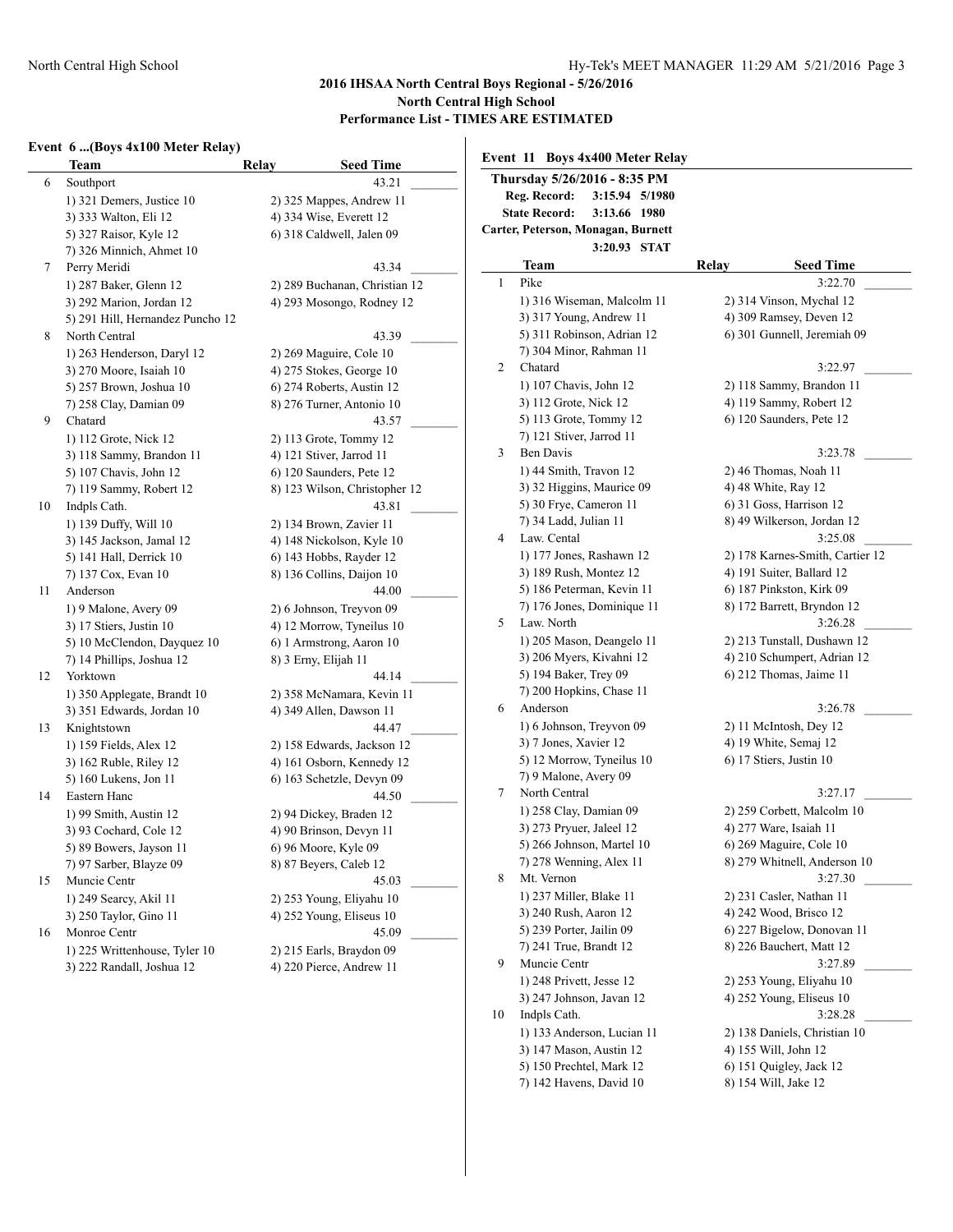#### **Event 11 ...(Boys 4x400 Meter Relay)**

|    | <b>Team</b>                    | Relay | <b>Seed Time</b>              |
|----|--------------------------------|-------|-------------------------------|
| 11 | Ritter                         |       | 3:29.11                       |
|    | 1) 124 Brown, Jack 12          |       | 2) 129 Krieger, Kyle 12       |
|    | 3) 131 Russell, Xion 10        |       | 4) 126 Everett, Joe 12        |
|    | 5) 125 Dimmitt, Nathan 11      |       | 6) 128 Knutson, Seth 10       |
|    | 7) 130 Russell, Xavier 12      |       |                               |
| 12 | Southport                      |       | 3:29.48                       |
|    | 1) 321 Demers, Justice 10      |       | 2) 330 Stroub, Charlie 12     |
|    | 3) 325 Mappes, Andrew 11       |       | 4) 333 Walton, Eli 12         |
|    | 5) 328 Sledge, Devon 09        |       | 6) 322 Farino, Dominick 11    |
|    | 7) 331 Telez, Jose 10          |       | 8) 326 Minnich, Ahmet 10      |
| 13 | Delta                          |       | 3:29.91                       |
|    | 1) 85 Vorhees, Trevor 12       |       | 2) 82 Marling, Michael 11     |
|    | 3) 83 Pease, Ryley 12          |       | 4) 84 Reynolds, Dustin 12     |
| 14 | Eastern Hanc                   |       | 3:33.39                       |
|    | 1) 90 Brinson, Devyn 11        |       | 2) 95 Gelmetti, Tommaso 11    |
|    | 3) 91 Brumfield, Clayton 12    |       | 4) 99 Smith, Austin 12        |
|    | 5) 96 Moore, Kyle 09           |       | 6) 97 Sarber, Blayze 09       |
|    | 7) 98 Settergren, Riley 10     |       | 8) 88 Blake, Gabe 11          |
| 15 | Lapel                          |       | 3:34.08                       |
|    | 1) 167 Loller, Hunter 11       |       | 2) 164 Ayers, Dawson 11       |
|    | 3) 169 Sakeuh, Matthew 10      |       | 4) 170 Thompson, Sean 12      |
|    | 5) 168 Metzger, Tobin 10       |       | 6) 166 Conrad, Joseph 10      |
|    | 7) 165 Conrad, Daniel 12       |       |                               |
| 16 | Monroe Centr                   |       | 3:36.31                       |
|    | 1) 219 Mitchell, Nicholas 10   |       | 2) 225 Writtenhouse, Tyler 10 |
|    | 3) 223 Smithson, Isaac 11      |       | 4) 222 Randall, Joshua 12     |
|    | Event 1 Roys 4x800 Meter Relay |       |                               |

#### **Event 1 Boys 4x800 Meter Relay**

**Thursday 5/26/2016 - 6:00 PM Reg. Record: 7:45.70 5/25/2006 Ball, Dietrick, Poore,Leone, Nelson, Kremer State Record: 7:38.62 2011 Turner, Claflin, Steele, Dorsey**

**7:57.07 STAT**

|   | Team                            | Relay | <b>Seed Time</b>           |
|---|---------------------------------|-------|----------------------------|
| 1 | Pike                            |       | 8:01.32                    |
|   | 1) 299 Ellington, Marcus 12     |       | 2) 309 Ramsey, Deven 12    |
|   | 3) 310 Richardson, Noah 12      |       | 4) 306 Myers, Quinn 12     |
|   | 5) 307 Ojerinde, Luku 10        |       | 6) 296 Barron, Eric 11     |
|   | 7) 300 Englert, Bradley 12      |       | 8) 314 Vinson, Mychal 12   |
| 2 | <b>Brebeuf Jesuit</b>           |       | 8:05.43                    |
|   | 1) 51 Fink, Matthew 11          |       | 2) 52 Harless, Brady 11    |
|   | 3) 53 Jinks, Walker 11          |       | 4) 60 Williamson, Evan 12  |
|   | 5) 54 Lang, Hunter 11           |       | 6) 57 Pirkle, Alex 10      |
|   | 7) 59 Urban, Josh 11            |       | 8) 50 Coffey, David 12     |
| 3 | Law. Cental                     |       | 8:08.76                    |
|   | 1) 178 Karnes-Smith, Cartier 12 |       | 2) 179 Kittrell, Adrian 11 |
|   | 3) 181 Lukens, Alex 10          |       | 4) 185 McGuire, Liam 11    |
|   | 5) 172 Barrett, Bryndon 12      |       | 6) 182 Lukens, Drew 12     |
|   | 7) 174 Dunagin, Jacob 10        |       | 8) 188 Raywood, Cameron 11 |

4 Indpls Cath. 8:10.35 L 1) 146 Kimble, Morris 10 2) 147 Mason, Austin 12 3) 151 Quigley, Jack 12 4) 155 Will, John 12 5) 150 Prechtel, Mark 12 6) 140 Gresham, Patrick 12 7) 144 Hocker, Cole 09 8) 154 Will, Jake 12 5 North Central 8:11.21 1) 261 Faler, Adam 11 2) 262 Halloran, Ryan 12 3) 273 Pryuer, Jaleel 12 4) 279 Whitnell, Anderson 10 5) 268 Keedy, Will 11 6) 272 Mukhin, Max 09 7) 260 Cummings, Ian 10 8) 265 Johnson, Antwine 10 6 Ben Davis 8:16.80 1) 23 Barrientos, Romeo 12 2) 38 Perez, Luis Trace 12 3) 40 Pumphrey, Noah 12 4) 47 Vargas, Antonio 09 5) 37 Macklin, Maurice 11 6) 24 Becerra, Rene 11 7) 32 Higgins, Maurice 09 8) 33 Jerrett, Jaden 12 7 Decatur Cent 8:17.01 \_ 1) 72 Gross, Kyle 12 2) 75 Rumpel, Brock 11 3) 76 Scott, Au 09 4) 77 Sweet, Sedrik 12 5) 74 Moses, Tyler 10 6) 71 Graham, Kody 11 7) 70 Fugate, Corbin 09 8) 73 Levi, Aaron 11 8 Anderson 8:17.05 1) 16 Stevens, Austin 12 2) 7 Jones, Xavier 12 3) 2 Ditsworth, Aaron 09 4) 8 Kabir, Jason 12 5) 15 Richards, Ethan 11 6) 5 Harvey, Tanner 10 7) 18 Thomas, Roy 11 8) 19 White, Semaj 12 9 Covenant Chr 8:18.55 1) 61 Davis, Hananiah 12 2) 66 Skinner, Ryan 12 3) 63 Foster, Justin 09 4) 64 Goins, Ethan 11 5) 65 McNeil, Ethan 12 6) 62 Eaton, Zachary 09 10 Law. North 8:26.12 1) 200 Hopkins, Chase 11 2) 203 Majercak, William 11 3) 199 Hoeft, Joshua 09 4) 209 Reid, Will 11 5) 201 Hoskins, Matt 12 6) 198 Harris, Kyle 11 7) 207 Petroy, Nick 10 8) 193 Arnold, Kenny 10 11 Chatard 8:31.86 1) 106 Atha, Mason 12 2) 109 Deem-Loureiro, Jon 09 3) 115 Kellison, Jack 12 4) 122 Tebbe, Robbie 12 5) 108 Crawford, Jax 11 6) 116 Kolbus, Nathan 10 7) 117 Roth, Thomas 09 8) 114 Hurley, Sean 11 12 Southport 8:33.77 1) 320 Crook, Michael 10 2) 322 Farino, Dominick 11 3) 329 Speiser, Scott 10 4) 331 Telez, Jose 10 5) 324 Manning, Luke 10 6) 319 Carlson, Mark 10 7) 323 Garrett, Max 11 8) 332 Vasquez, George 09 13 Muncie Centr 8:35.64 1) 248 Privett, Jesse 12 2) 245 Byrd, Kavan 09 3) 251 York, Isaiah 12 4) 247 Johnson, Javan 12 14 Mt. Vernon 8:37.70 1) 241 True, Brandt 12 2) 229 Bozymski, Brian 12 3) 230 Carver, Alex 10 4) 242 Wood, Brisco 12 5) 238 Noble, Christian 12 6) 240 Rush, Aaron 12 7) 228 Bostic, Tyler 10 8) 233 Glassing, Rielly 09 15 Yorktown 8:39.29 \_\_\_\_\_\_\_\_\_ 1) 353 Harvey, Blaine 12 2) 355 Kratz, Kevin 11 3) 357 Lorch, Rob 11 4) 356 Landwehr, Ian 12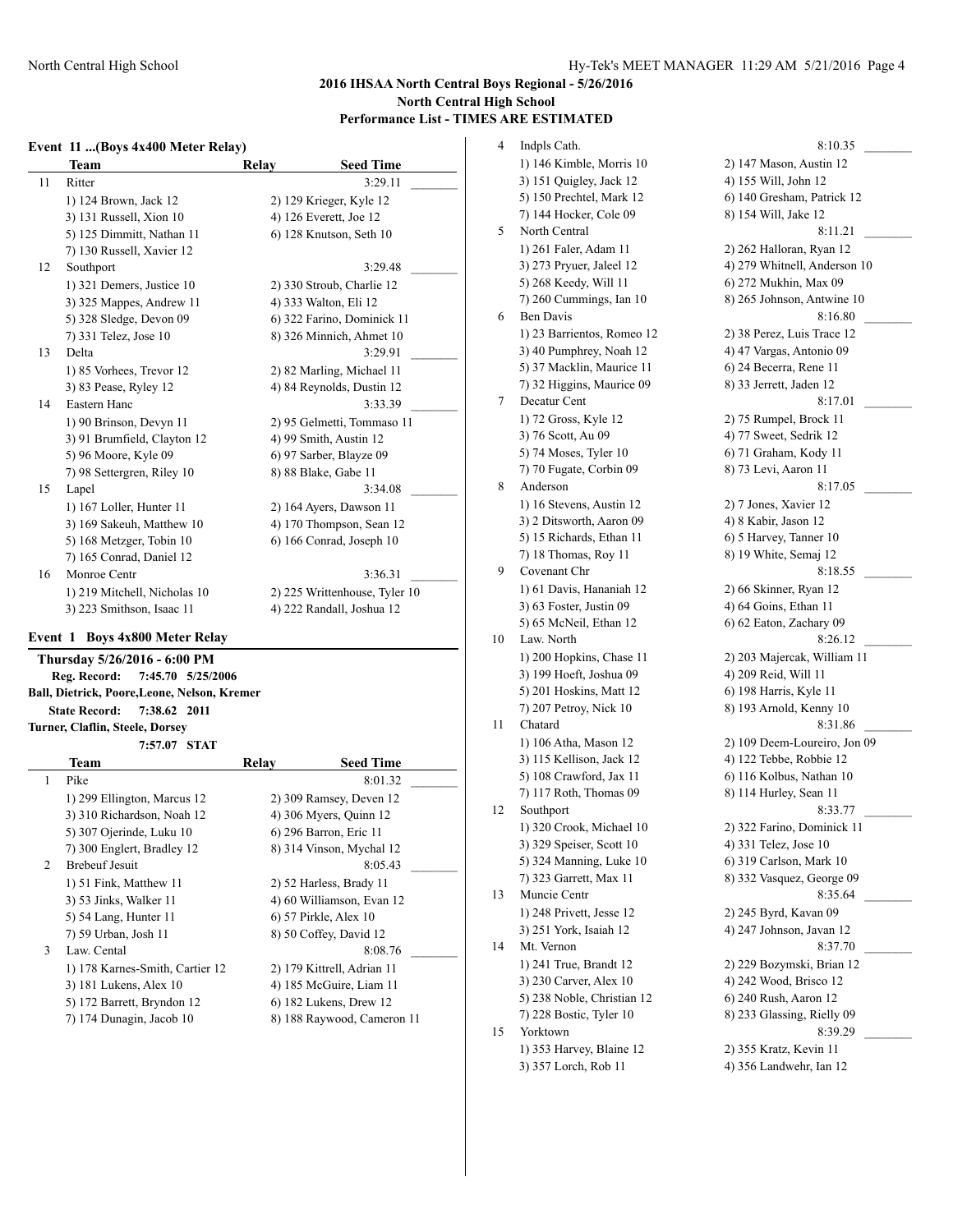**Event 15 Boys Long Jump**

# **Event 1 ...(Boys 4x800 Meter Relay) Team Relay Seed Time** 16 Monroe Centr 8:45.16 \_\_\_\_\_\_\_\_\_ 1) 218 Miller, Conner 09 2) 217 Kear, Zane 09 3) 224 Winans, Caleb 10 4) 221 Pollard-kennedy, Zaine 11 **Event 12 Boys High Jump Thursday 5/26/2016 - 6:00 PM Reg. Record: 7-01.50 5/1998 Lamar Johnson State Record: 7-01.25 1977 Woodard,Jones, Shumpert 6-04.00 STAT Name Yr School Seed Mark** 1 304 Minor, Rahman 11 Pike 6-08.00 2 112 Grote, Nick 12 Chatard 6-05.00 3 49 Wilkerson, Jordan 12 Ben Davis 6-04.00 4 31 Goss, Harrison 12 Ben Davis 6-02.00 5 173 Doaks, Gerrid 12 Law. Cental 6-02.00 6 263 Henderson, Daryl 12 North Central 6-02.00 7 282 Lee, Evan 12 Park Tudor 6-01.00 8 157 Trewyn, Andrew 11 Jay County 6-01.00 9 86 Wills, Kyle 10 Delta 6-01.00 10 111 Elliott, Keaton 12 Chatard 6-00.00 11 102 Snyder, Jacob 11 Heritage Christi 6-00.00 12 152 Salvas, Steven 12 Indpls Cath. 6-00.00 13 336 Hampton, Desean 11 Speedway 6-00.00 14 250 Taylor, Gino 11 Muncie Centr 6-00.00 15 28 Edwards, Josiah 12 Ben Davis 6-00.00 16 231 Casler, Nathan 11 Mt. Vernon 5-11.00 17 68 Hicks, Dylan 11 Daleville 5-10.00 18 235 Lough, Mark 11 Mt. Vernon 5-10.00 **Event 16 Boys Pole Vault Thursday 5/26/2016 - 6:00 PM Reg. Record: 16-01 5/2009 Zach Saunders State Record: 17-00 2007 Corey Shank 14-04.00 STAT Name Yr School Seed Mark** 1 35 Lawal, Jamiu 11 Ben Davis 13-06.00 2 211 Stone, Nathan 09 Law. North 12-06.00 3 110 Dochee', Jalen 11 Chatard 12-03.00 4 208 Reeves, Richard 10 Law. North 12-00.00 5 327 Raisor, Kyle 12 Southport 11-06.00 6 234 Jordan, Ashton 12 Mt. Vernon 11-06.00 7 58 Rhodes, Isaac 11 Brebeuf Jesuit 11-06.00 8 191 Suiter, Ballard 12 Law. Cental 11-00.00 9 42 Simmons, Jalen 10 Ben Davis 11-00.00 10 284 Huth, Payton 11 Pendleton He 11-00.00 11 237 Miller, Blake 11 Mt. Vernon 11-00.00 12 127 Houston, Cam 10 Ritter 11-00.00 13 267 Karmazyn, Aviad 11 North Central 11-00.00 14 3 Erny, Elijah 11 Anderson 10-06.00

15 246 Davis, Jamaur 10 Muncie Centr 9-06.00 16 243 Groff, Beck 12 Muncie Burri 9-00.00

|    | Thursday 5/26/2016 - 6:00 PM                 |                  |             |    |                          |                                      |
|----|----------------------------------------------|------------------|-------------|----|--------------------------|--------------------------------------|
|    | Reg. Record:                                 | 24-08            | 5/2007      |    | <b>Traquincey Wilson</b> |                                      |
|    | <b>State Record:</b>                         | 24-07.75         | 1995        |    | <b>Frank Young</b>       |                                      |
|    |                                              | 22-04.75 STAT    |             |    |                          |                                      |
|    | Name                                         |                  |             |    | Yr School                | <b>Seed Mark</b>                     |
| 1  | 39 Powell, Christian                         |                  |             | 12 | <b>Ben Davis</b>         | 23-06.00                             |
| 2  | 29 Evans, Chris                              |                  |             | 12 | Ben Davis                | 22-05.75                             |
| 3  | 289 Buchanan, Christian                      |                  |             | 12 | Perry Meridi             | 22-04.00                             |
| 4  | 275 Stokes, George                           |                  |             | 10 | North Central            | 22-03.75                             |
| 5  | 335 Fritz, Andrew                            |                  |             | 11 | Speedway                 | 22-02.00                             |
| 6  | 338 Jones, Jacob                             |                  |             | 11 | Speedway                 | 22-02.00                             |
| 7  | 12 Morrow, Tyneilus                          |                  |             | 10 | Anderson                 | 21-09.00                             |
| 8  | 263 Henderson, Daryl                         |                  |             | 12 | North Central            | 21-09.00<br><b>Contract Contract</b> |
| 9  | 120 Saunders, Pete                           |                  |             | 12 | Chatard                  | 21-09.00                             |
| 10 | 350 Applegate, Brandt                        |                  |             | 10 | Yorktown                 | 21-04.50                             |
| 11 | 113 Grote, Tommy                             |                  |             | 12 | Chatard                  | 21-04.00<br>$\sim$                   |
| 12 | 156 Neal, Aaron                              |                  |             | 12 | <b>Jay County</b>        | 21-04.00                             |
| 13 | 281 Brimmage, Brent                          |                  |             | 11 | Park Tudor               | 21-03.00<br><b>Contractor</b>        |
| 14 | 164 Ayers, Dawson                            |                  |             | 11 | Lapel                    | 21-03.00                             |
| 15 | 232 Gatewood, Damari                         |                  |             | 10 | Mt. Vernon               | 21-01.00                             |
| 16 | 81 Lucas, Lane                               |                  |             | 12 | Delta                    | 20-10.00                             |
|    |                                              |                  |             |    |                          |                                      |
|    | <b>Event 14 Boys Shot Put</b>                |                  |             |    |                          |                                      |
|    | Thursday 5/26/2016 - 6:00 PM                 |                  |             |    |                          |                                      |
|    | Reg. Record:                                 | 66-09            | 5/2008      |    | <b>Brandon Pounds</b>    |                                      |
|    | <b>State Record:</b>                         | 66-08.50         | 1997        |    | <b>Jeremy Allen</b>      |                                      |
|    |                                              | 54-10.00         | <b>STAT</b> |    |                          |                                      |
|    |                                              |                  |             |    |                          |                                      |
|    | Name                                         |                  |             |    | Yr School                | <b>Seed Mark</b>                     |
| 1  | 25 Brewer, Jalil                             |                  |             | 12 | Ben Davis                | 60-06.00                             |
| 2  | 105 Weathers, Rondell                        |                  |             | 12 | Tech                     | 52-05.00                             |
| 3  | 298 Burks, Lee                               |                  |             | 12 | Pike                     | 50-05.00                             |
| 4  | 303 Jones, Aaron                             |                  |             | 12 | Pike                     | 49-08.00                             |
| 5  | 183 Martinez, Ivan                           |                  |             | 12 | Law. Cental              | 49-03.00                             |
| 6  | 26 Campbell, Isaiah                          |                  |             | 11 | <b>Ben Davis</b>         | 49-02.00                             |
| 7  |                                              |                  |             |    | 12 Law. North            | 47-02.50                             |
| 8  | 196 Dumas, Mj                                |                  |             | 12 | Indpls Cath.             | $\sim$<br>47-00.50                   |
| 9  | 135 Burgess, Phillip<br>175 Harden, Donovan  |                  |             | 12 | Law. Cental              | 46-09.00                             |
| 10 | 104 Turner, Jalen                            |                  |             | 10 | Tech                     | 46-05.50                             |
| 11 | 283 Bays, Seth                               |                  |             | 11 | Pendleton He             | 46-00.50                             |
| 12 |                                              |                  |             |    | 11 Eastern Hanc          |                                      |
|    | 92 Burkhart, Reece                           |                  |             |    |                          | 45-11.75                             |
| 13 | 204 Majors, Tyler                            |                  |             |    | 10 Law. North            | 45-03.50<br><u> 1999 - Jan Ja</u>    |
| 14 | 80 Garrett, Corey                            |                  |             | 12 | Delta                    | 43-03.00                             |
| 15 | 348 Thornburg, John                          |                  |             | 11 | Winchester C             | 41-09.00                             |
| 16 | 216 Huddleston, Tristan                      |                  |             | 12 | Monroe Centr             | 41-01.00                             |
|    | <b>Event 13 Boys Discus Throw</b>            |                  |             |    |                          |                                      |
|    |                                              |                  |             |    |                          |                                      |
|    | Thursday 5/26/2016 - 6:00 PM<br>Reg. Record: | 204-09           | 5/1997      |    | <b>Jeremy Allen</b>      |                                      |
|    | <b>State Record:</b>                         |                  | 1993        |    | <b>John Schulte</b>      |                                      |
|    |                                              | 217-01<br>158-04 | STAT        |    |                          |                                      |
|    | Name                                         |                  |             |    |                          |                                      |
| 1  | 27 Coleman, Pompey                           |                  |             | 11 | Yr School<br>Ben Davis   | <b>Seed Mark</b><br>173-01           |

3 290 Fraker, Dean 12 Perry Meridi 152-09